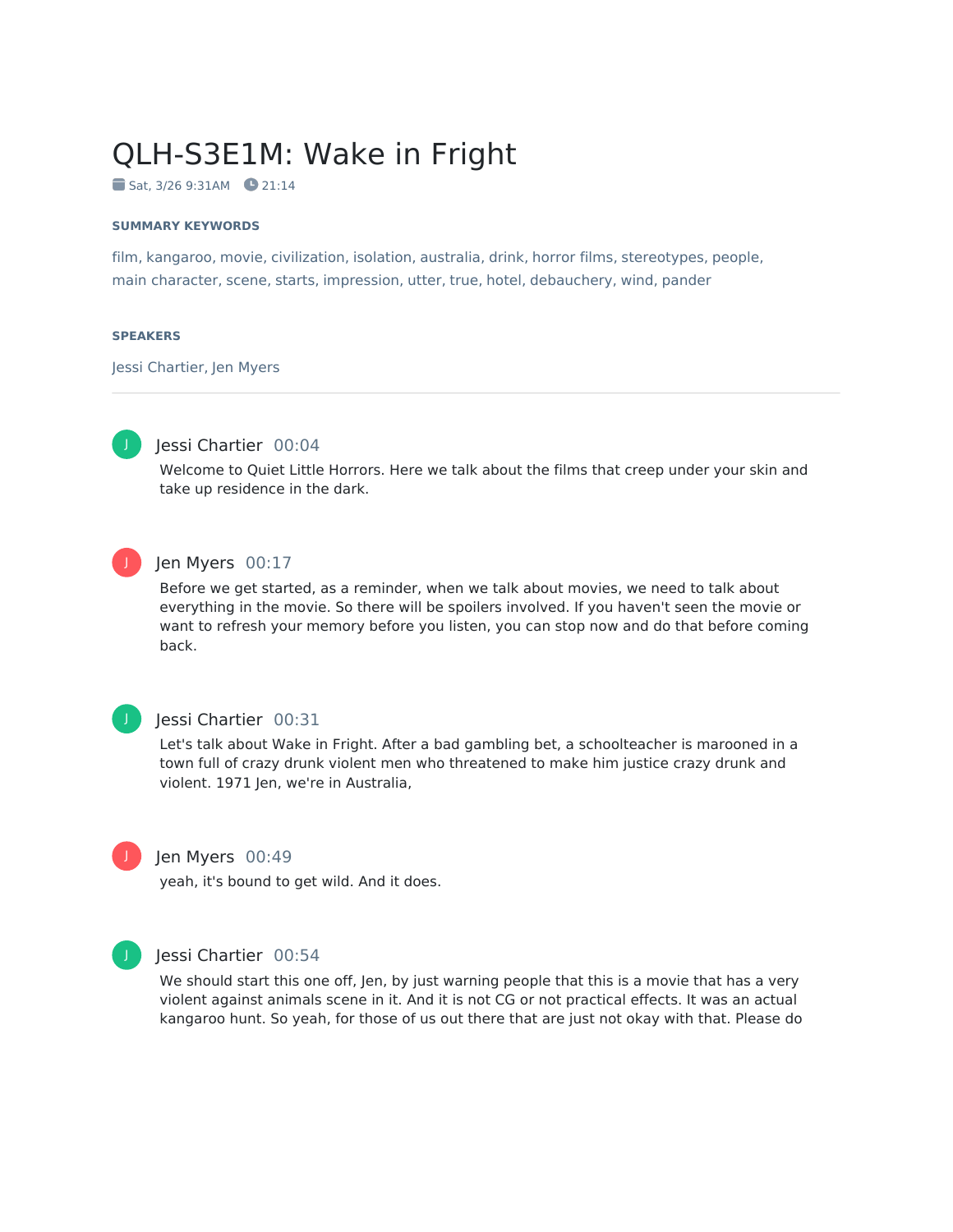take the warning. I think that there are a couple cuts out there that you could rent that reduce that scene a little bit to something more palatable. But there is a pretty violent scene. And it's a long scene. It keeps going

# Jen Myers 01:28

J

J

Yeah, whenever I recommend this film to people, and I do because it's a good film, and I like it. But that's like the first thing, I think it's appropriate that we're doing that at the beginning of this episode, not just because that's an appropriate place for content warning. But it's like I do that even just talking about it with people. It's like, just so you know, this is a thing that happens in the movie. And when I first watched it, I did not have that warning. And it really, really, really upset me. So yeah, that's an important thing to know. I having said all that, I do think it does, like it is in the movie for a reason. It is there for a point, I don't think you need to watch the entire thing, like you said goes on for a long time to get that point. But it does have a point. And it fits into what we'll talk about here. Yeah, exactly.

# Jessi Chartier 02:13

Okay. So with the warning out of the way, let's talk about this film. So I came to this film through your recommendation. And we are pairing this with an our main one, which is the wind, because we're kind of taking the theme of isolation, psychosis or what happens when you are removed from this standard idea of civilization, or the Western idea of civilization, I should say. And so what happens when you're kind of removed from that? This movie reminded me of a lot of the other isolation films. But here's what I love about it is that it's not the isolation that attacks the main character in this film. You know, like the witch it was this ever present, omnipresent evil that was out there, The Witch itself, the devil, blah, blah, blah, same thing with The Wind, but there's this ever-present omnipresent, evil or something that is part of the land. Here, it's more like Lord of the Flies, you know, where the people are, have just kind of gone crazy, because they've been so far removed from their society, that they've, it's kind of like Escape from LA. Like, it's just like, there's just this this sense of uncivilized nature to it. And in morality, and all of these other things that threaten the main character is a sense of self that I really, I really enjoyed that approach to this idea of isolationism as opposed to the wind, which I did I loved in its own right. But this was just kind of a unique take on it.

# Jen Myers 03:49

Right? Yeah. You know, when we were talking about themes of isolation, or being separate from civilization, this is just naturally, one of the things that popped up to me Wake in Fright, which I think you know, says a lot. It wasn't even like this, this necessarily a deliberate thought process. It was just like, oh, Wake in Fright. Yeah, that's what's going on there. But you're right. It's even though it makes me think of isolation. Wake in Fright is almost like what happens to you well, at least the community of people that our main character John falls among. It's like, what happens to you after that, and then he falls into that as well. So like, the dangers of letting go or separating from civilization, I guess. And I think what is so interesting about this film, is that his process, at least in my mind, it seems like such a easy, simple thing. You know, like it's not this great big, I don't know, it's not like a huge life event. It's not like this big move or traumatic incident or something. It's a it's just kind of a night he goes out drinking and it's a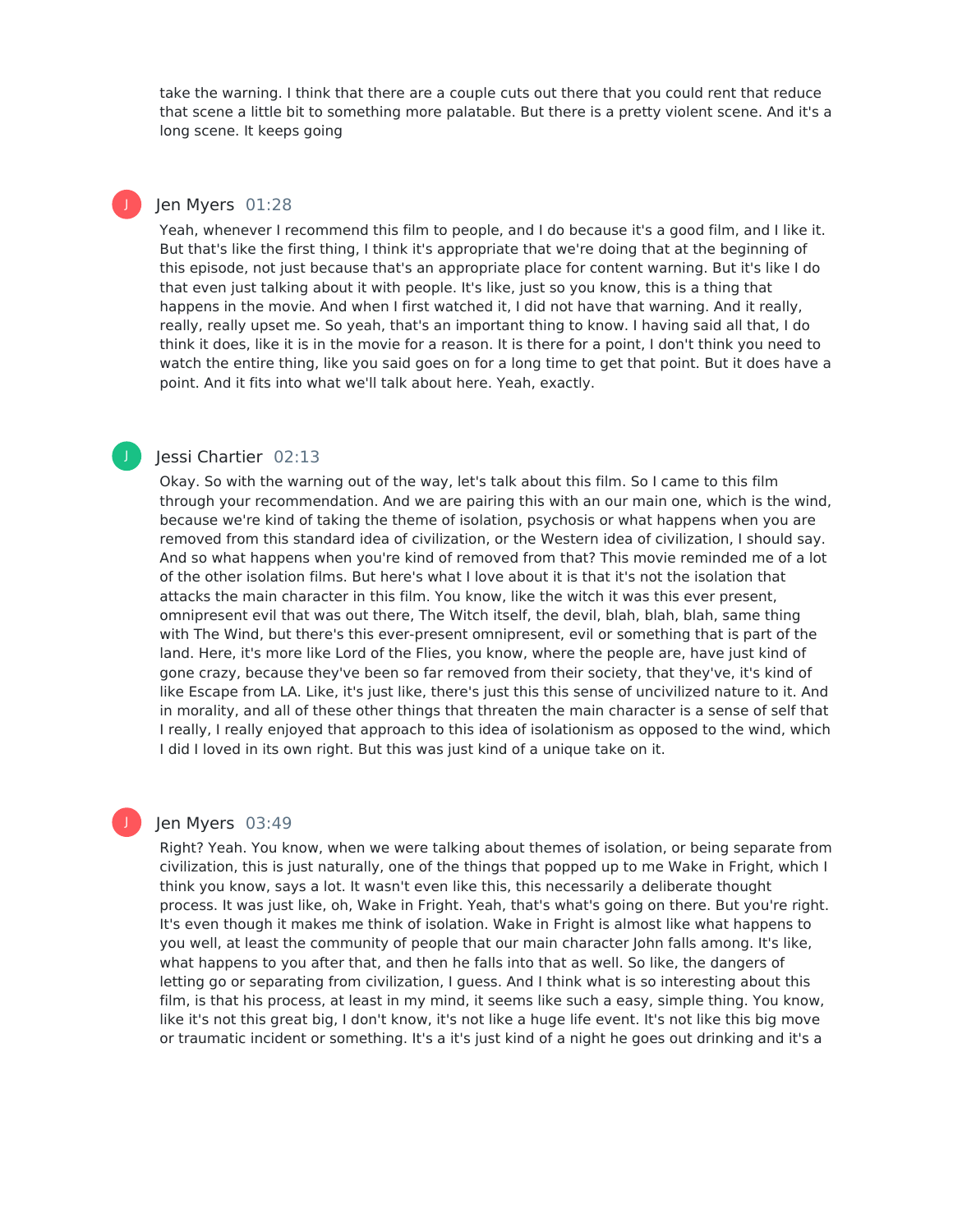series of bad decisions that get increasingly worse and worse and worse. And then, before he knows that, he's just like, completely separated, lost in the wilderness among all these other people who have been lost in the wilderness for God knows how long it just Yes, it's just like a slide, you know?

# Jessi Chartier 05:09

J

Yeah, let's talk about that progression. I think this is a great movie for us to talk about in sequence of the movie, because there are clear beats and points that he can make choices. And then there's but there's, you get the impression that once he's at a certain point, he can no longer make choices just caught up in it. So the movie starts with him. He's a school teacher, really out in the middle of nowhere, where there are two, it's at a train stop. And there are two buildings. It's the school house, and the hotel slash bar slash everything else general store. That's it. And you can tell from the opening scene, that he's a rule follower, but he's also not a really good teacher. Because the scene opens with, he's literally sitting with the kids in silence, waiting for the clock to come like countdown for their, their summer break, basically their six weeks to summer break. And so he he, all the kids leave. He's obviously very educated, he's in this beautiful beige linen suit, walks across, goes to the hotel, packs up his stuff, has a modest drink, and says I'm off to Sydney to see my girl. So the stage is set like he is a man in total isolation, you get the impression that the only adults in this whole area are him. And the hotel owner and the hotel owners wife, that's it. So like you talk about true isolation, like that's where he's at. And he gets on a train. And there's a stop off that he gets to. And it's a town so it's bigger than what he currently is in. But it's the people are like, Oh, are you only staying a day, you should really stay longer. This is the best place on earth. And he's like, you can kind of see him being like, really, since you guys are kind of out in the middle of nowhere. Like, you've got more buildings than we do like you're an actual city, but you're not like really a city. In his mind, he doesn't mean and he ends up going to the bar that night to have another modest drink. And suddenly, the sheriff comes over and is like, oh, you're a new guy. Let me treat you to more drinks and more drinks and more drinks. And he ends up sliding into this life where he learns about this gambling ring. And of course, that's the impetus for everything right? Like the moment we see gambling ring, we're like, Well, yeah, it's over. Everything's going to help. And for if you if you watch this movie, you might miss it. But there's some of you wouldn't miss it, they do do a nice job of like, hovering over it. But it was not uncommon. And this is true in some professions as well, that when you get into a profession, you pay an association fee, that's pretty steep. And then you go wherever that association tells you that you need to work. So like in Australia, at this time, you paid 1000 pounds to get a license as a teacher, but you had to go wherever they were going to need you. And so until you paid back that 1,000. So of course the gambling thing is like super appealing, because he could make 1,000 and be out of the teaching profession. And he ends up just getting caught up in this city of sin that clearly loves living on the edge of nowhere, because they can kind of do whatever they want and have no consequences. And that is like the impetus for everything he does.

#### Jen Myers 08:47

Yeah, the thing that I don't want to interrupt kind of like talking about the progression here, because I think we're kind of only halfway through that. But if I can do a quick sidebar, to kind of point out like, where he's going, as opposed to where he's been, you know, you talked about in the beginning how he was so even though he didn't seem to be like, super into his job or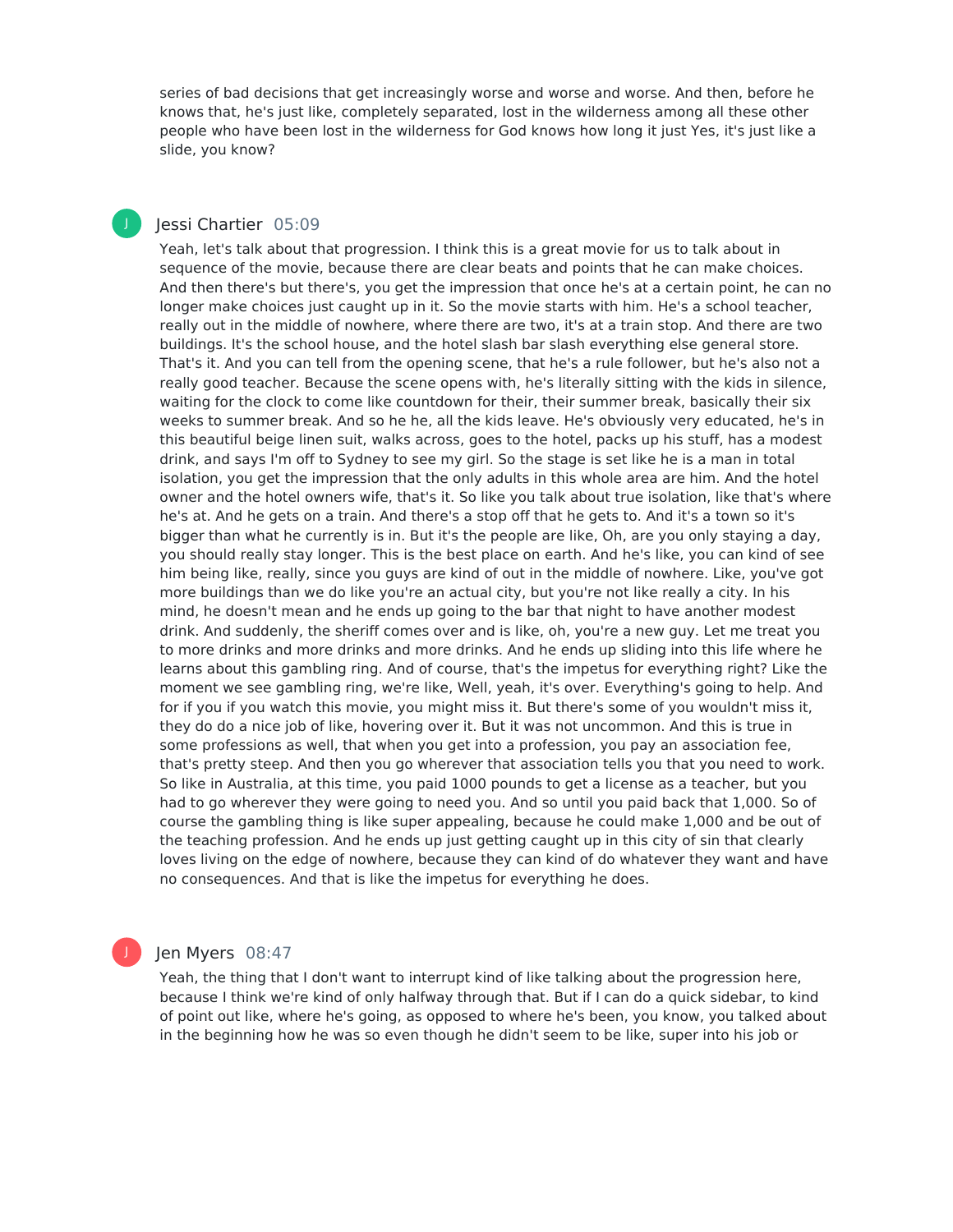anything like that. Yeah, everything was so put together and orderly and controlled. And, you know, cool, I guess, but it makes you wonder, like, how much of that is just kind of unthinking I must do this. And then once he's given choices for things, these are the choices that he makes, it seems like I always I feel like I got the impression of like, oh, he was just kind of floating along. And it doesn't seem that that was actually really having any control over his life. And maybe on a subconscious level. He felt that and was you know, acting out and so he starts making bad choices.

### Jessi Chartier 09:44

J

Exactly, exactly. I think the appeal of just the uncivilized nature of things like quick mud started him on this journey. So he's gambled all of his money away, and then the sequence of events you I'm not going to ruin the whole movie for you, but the sequence of events that happen. I mean, it's just typical utter debauchery, it's heavy drinking, they passed, they imply that they've passed a woman around before, because that's what you do. And that's what you know, she's the you get the impression that she's consensual. But you know, it's also told from the male perspective. So you don't really know how true that is. But then there's also things like, the doctor who lives in the area lives in a shack because he doesn't have to have any money. And just just just the idea of live as loose and free as you want, because that's what we do out here. And then of course, that descends even further into this kangaroo hunt, where it's just rampid, killing and mutilating of these kangaroos. And then there's also the implication a clear implication of just falling into utter eroticism, and just fulfilling all of your base desires, regardless of what you think. Now, this obviously was made in the 70s. So there's some commentary, a 70s commentary view of like things like homosexuality, etc. Where people were, we're not as enlightened as we are now. But there's it just this idea that you lose yourself in this animalistic view of who you used to be. And then, at the end, he returns to the schoolhouse, he returns to civilization, which is actually farther out than Sydney, right? Like, so like, what he thought he was returning more closer to civilization, he actually has to go back out into the ice, like further isolation in order to find it. It's kind of interesting in that regard.

#### Jen Myers 11:41

Yeah. Yeah, it's the thing with this movie is there's, it's so binary, there's, there's these two extremes, right is is the there's like nothing in between, which I think is where it doesn't really work as a, at least from our more modern perspective as a morality tale anymore, where I feel like maybe it did at one point, or it's like, everything that is not proper civilization, where everything is, you know, structured and conforming, is just immediately it's debauchery, and rampant violence and sex, and, you know, and then that's where you start throwing things. And also, it goes all the way to homosexuality Isn't that awful. And it's just like, you know, there's, that's where it starts getting a little weird for me, where it's just kind of like, all of these things are equated, is just like, you, you throw open the floodgates, and, you know, so and we can't, and you basically, it feels like the lesson. So, you know, whatever there is, in the terms of a lesson here is like, we can't possibly open the floodgates, because who knows all that cup. And so we have to keep everything, you know, structured and buttoned down, and things like that. And so it's, you know, he doesn't necessarily end up in a more, at least to my mind, mentally or emotionally healthy place. He just goes back to the buttoned up style of life. And it just, I don't know, you know, it's just kind of like, well, you only get to do one or the other. And it's, it's nothing in between is good at all. There's no such thing as moderation. There's no such thing as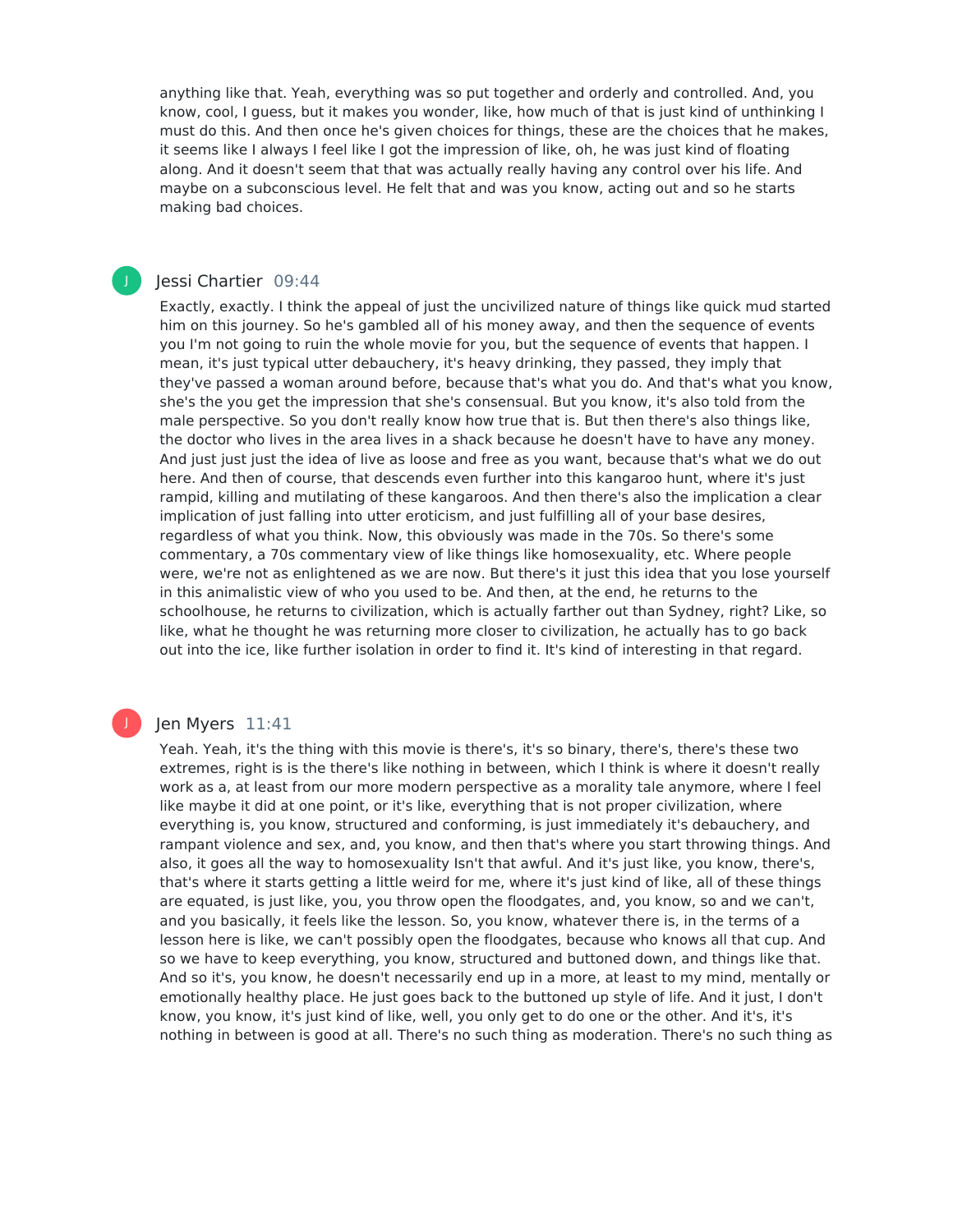anything that deviates from that. It's just it's just a strange. I mean, it's it's interesting in a film, but it is I feel like something that contextually along with the times and place and all of that is just a little kind of I don't know, it just it just a little strange, from my perspective now of how it's so clearly, these two things and nothing in between.

# Jessi Chartier 13:42

J

Yeah, and I feel like that that's pretty true of I think that's pretty true of a lot of horror films is like everything is either life or death is true. Like there isn't, there isn't a whole lot of in between. But here what I like about it is that there really is no, but what you come to realize is that the threat is not actually external. Right? The threat is actually internal is what is what is unacceptable behavior to you. And it's clear that this main character, John, just didn't really have. I don't know I can't even blame him because it like it started. It starts out so benign, you know, it's like, look, I'm trying to be hospitable have another drink. And where it loses it is when he said was when he gambles everything away, you know, where he buys into it for just a moment. He buys into the illusion of this, this world of just utter sensual illness on the extreme. I mean, it really is a city of sin underneath at all, but the horror isn't that it's, it's the fact that someone as put together as buttoned up as you say, can lose that in this environment, you know

# Jen Myers 14:58

Right, and the idea that all of his earlier life was maybe just covering up that this, these darker desires were in him in the first place, which I think is really kind of what the film, if it has a statement to make and saying that about people in general, is that this is inside people. And you can cover it up as much as you want. But if it find, you know, there's a crack or if there's an opening, it's going to come out. And I kind of feel like it also shows that the people who maybe are the most covered up or the people who do the less the least amount of interrogation about what's underneath are the most susceptible to being completely overwhelmed when it finds that crack.



J

#### Jessi Chartier 15:49

Yes. Oh, yeah, for sure. I think that that's a yes, that was very clear, because he is so put together. Like he thinks he's got everything organized. And then this one world starts to potentially threaten it, and he just falls victim to it. You know, he falls victim to his own desires and his own drive throughout the entire film.

# Jen Myers 16:09

Do you think we should talk a little bit about where this film takes place? Like we've mentioned that is, oh, yeah, Australia. But I also feel that like, and I have to say, too, I'm clearly not Australian, I've never been to Australia. But I feel like this film does have a really clear sense of place like you really, like this is not a film that I feel like you could very easily take the characters and story and drop it down in a different environment, like the environment is a part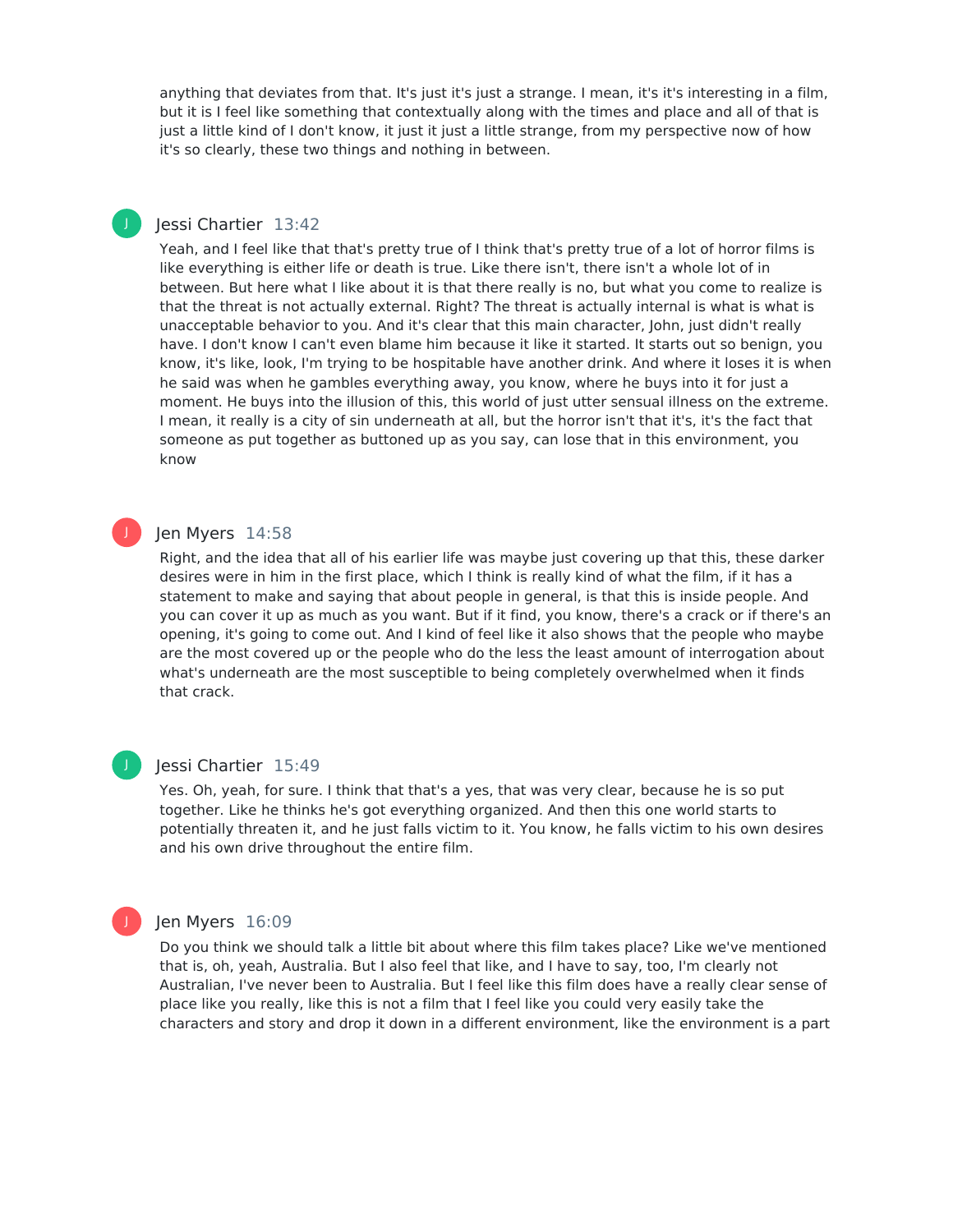of this film. In a way that's I don't know, I don't even know exactly how to describe it. I just know it as a fact. Did you get that same impression that this? It's almost like another character in this film?

# Jessi Chartier 16:47

J

J

Yeah, I did. I mean, yes, I think that there's a lot to be said about stereotypes about Australia in the outback that they pander to a little bit here it is based on a book by an Australian author. So I think that, you know, some of it is probably rooted in some kind of reality, but they do pander a lot. And they leverage the the stereotypes, but I think they do it in a way in order to tell the story better. So like, something as simple as this idea that those who live on the edges of civilization are kind of outlaw ish. Like they kind of play into that reality or not reality, they play into that stereotype of those who live on the outskirts are kind of crazy. Yeah. And they don't, they don't fit the norm. And they have their own rules and their own laws, which is common in every kind of external edge of civilization story, whether that's the West, the wild west of the Americas, or Australia, etc. There's a lot of parallels there. And I think that there was also like, I don't know, I just think it played well. I think you're right, though, I think that there was a clear, this would not have worked in any other setting. Because Australia, so much of Australia is still so I don't know how to explain it. It's, it's not uninhabitable, because that is not the appropriate term. But it is still very, it's still very wild. Sorry. It is.

# Jen Myers 18:18

Yeah, describe it, I think. And I think that it's very much in the kind of the framework of this film is thinking about it. It's like, well, it's not what kind of traditional Western civilization is, it is far more open. And it just works by different rules. And I do think that this film is right, right. Yeah, I talked about how you couldn't really drop this film into a different environment. And and, but it is also true that this goes back to kind of there are plenty of horror films that are about kind of city versus country, and different stereotypes that go along with this. But this one really does dig into the surrounding environment, what Australia is like it it is very much like that kind of traditional western perspective on that. And there's definitely like kind of this this fear and what it doesn't undergo, I think that that that really comes into this as well. And I think that's that is a part of this, this film, where there's a lot that is not understood or not conquered in this film, and it creates fear and horror in the characters of the film.

# Jessi Chartier 19:33

Yeah, yeah, this film is definitely I don't know if I want to call it a traditional horror film, but it is it fits into this podcast because of that. That looming threat that kind of comes from within, you know,



J

# Jen Myers 19:50

Civilization is a lie. Basically.